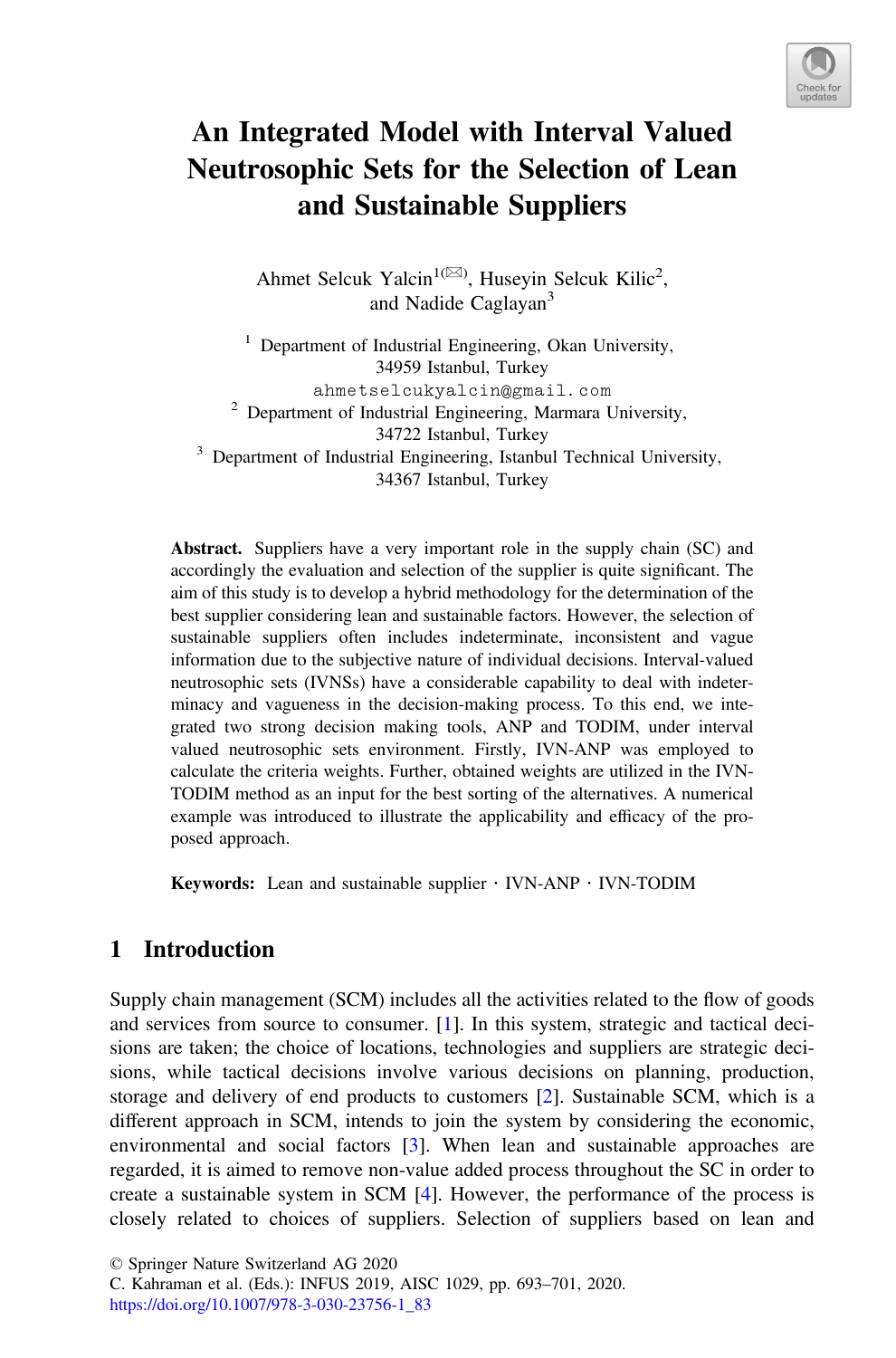sustainable factors helps producers improve their green performance and competitive advantage.

Evaluation and selection of suppliers can be regarded as a multi-criteria decision making problem (MCDM) which includes both qualitative and quantitative criteria concurrently [5]. While eco-environmental and social elements are crucial for sustainability, zero defects, frequent deliveries, long-term relationships, the closest sources and reasonable prices are the key factors of lean supply [6]. The lean approach concentrates on eliminating any activity and waste non-value added throughout the process as sustainability is particularly concerned with its environmental impact [7]. However, the common philosophy of a lean and sustainable approach is to avoid waste.

It is difficult for decision-makers (DMs) to choose the best alternative based on several elements, when there is incomplete and inexact data. In this case, it is quite normal for DMs to be unstable and timid in the evaluation process. They can also be specialized in different fields. DMs' subjective decisions can cause a great uncertainty in the process [8]. Neutrosophic sets (NSs) are robust and effective to handle the vagueness and indeterminacy. They can demonstrate the positive, negative and indeterminate data efficaciously and are more resilient than fuzzy and intuitionistic fuzzy sets [9]. Moreover, IVNSs can better reflect vague, incomplete and inconsistent knowledge emerging in the real world  $[10]$ . Thus, we combined INVSs with ANP and TODIM respectively to select the most appropriate supplier considering lean and sustainable criteria. To the best of our knowledge, this is the first research in which these integrated methods was used in the literature. Firstly, IVN-ANP is used to compute the criteria weights. Then, IVN TODIM is employed to rank the alternatives considering obtained weights. The organization of this paper is as follows: Sect. [2](#page-4-0) illustrates the steps the proposed model. Section [3](#page-7-0) presents an application to prove the applicability of the proposed approach. The last section shows the conclusion.

# 2 IVN-ANP and IVN-TODIM

In this section, the steps of proposed methodology are demonstrated. Before that, the necessary equations and operations of IVNSs are given [11].

## 2.1 INVSs and Their Operations

**Definition 1.** There are a truth- membership function  $T_A(x)$ , an indeterminacymembership function  $I_A(x)$  and a falsity-membership function  $F_A(x)$  in any neutrosophic set A in X. There is no restriction on the summation of  $T_A(x)$ ,  $I_A(x)$  and  $F_A(x)$ , therefore  $0^- \leq \sup T_A(x) + \sup I_A(x) + \sup F_A(x) \leq 3^+$ .

Definition 2. An interval valued number (INN) can be shown as  $\widetilde{A} = (\mathbf{T}_{\widetilde{A}}, \mathbf{I}_{\widetilde{A}}, \mathbf{F}_{\widetilde{A}}) = \left( \left[ \mathbf{T}_{\widetilde{A}}^{\mathbf{L}}, \mathbf{T}_{\widetilde{A}}^{\mathbf{U}} \right], \left[ \mathbf{I}_{\widetilde{A}}^{\mathbf{L}} \right] \right)$ AA' \LAAJ LAAJ LAA<br>eel II II ee  $\frac{L}{A}, I^U_{\widetilde{A}}$  $\left[\mathbf{I}^{\text{L}}_{\widetilde{\text{A}}}, \mathbf{I}^{\text{U}}_{\widetilde{\text{A}}}\right], \left[\mathbf{F}^{\text{L}}_{\widetilde{\text{A}}}, \mathbf{F}^{\text{U}}_{\widetilde{\text{A}}} \right]$  $\sqrt{2}$  $[F_{\sim}^{\text{L}}, F_{\sim}^{\text{U}}]$ , where  $[T_{\sim}^{\text{L}}]$  $\frac{L}{A}$ , T<sub>A</sub> e A  $\left[ T_{\widetilde{A}}^L, T_{\widetilde{A}}^U \right] \subseteq [0,1],$ I L  $\frac{L}{A}, I_{\widetilde{A}}^{\mathrm{U}}$ e A  $\left[I_{\widetilde{A}}^{\mathrm{L}},I_{\widetilde{A}}^{\mathrm{U}}\right]\subseteq[0,1],\left[F_{\widetilde{A}}^{\mathrm{L}},F_{\widetilde{A}}^{\mathrm{U}}\right]$ e A  $\left[F_{\widetilde{A}}^{\text{L}}, F_{\widetilde{A}}^{\text{U}}\right] \subseteq [0, 1]$  and  $0 \le T_{\widetilde{A}}^{\text{U}} + I_{\widetilde{A}}^{\text{U}}$  $\frac{U}{A} + F_{\widetilde{A}}^{U} \leq 3.$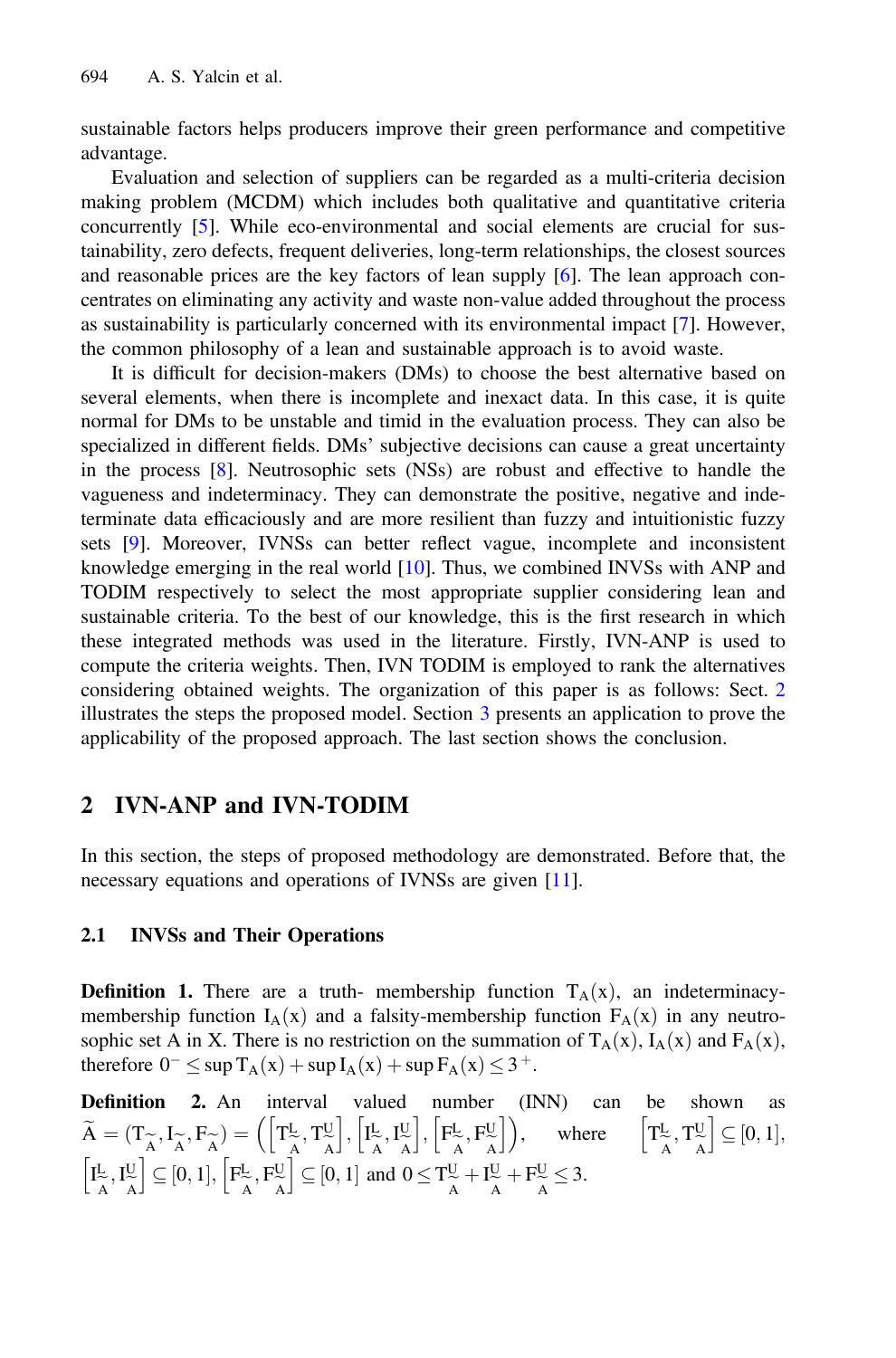**Definition 3.** Let  $\widetilde{A} = ([a^L, a^U], [b^L, b^U], [c^L, c^U])$  be an INN, score function of it is shown below.

$$
S(\widetilde{A}) = (2 + a^L - b^L - c^L) + (2 + a^U - b^U - c^U)/6, \quad S(\widetilde{A}) \in [0, 1]
$$
 (1)

**Definition 4.** Let  $\tilde{A} = (\mathbf{a}^L, \mathbf{a}^U], [\mathbf{b}^L, \mathbf{b}^U], [\mathbf{c}^L, \mathbf{c}^U]$  be an INN, an accuracy function is defined.

$$
H(\widetilde{A}) = (aL + aU) - (cL + cU)/2, \quad H(\widetilde{A}) \in [-1, 1]
$$
 (2)

**Definition 5.** Let  $\widetilde{A}_1 = \left( \begin{bmatrix} a_1^L, a_1^U \end{bmatrix}, \begin{bmatrix} b_1^L, b_1^U \end{bmatrix}, \begin{bmatrix} c_1^L, c_1^U \end{bmatrix} \right)$  and  $\widetilde{A}_2 = \left( \begin{bmatrix} a_2^L, a_2^U \end{bmatrix}, \begin{bmatrix} b_2^L, b_2^U \end{bmatrix}, \begin{bmatrix} b_2^L, b_2^U \end{bmatrix}, \begin{bmatrix} b_2^L, b_2^U \end{bmatrix} \right)$  $[c_2^L, c_2^U]$  be two different INNs,  $S(\tilde{A}_1)$  and  $S(\tilde{A}_2)$  be score functions,  $H(\tilde{A}_1)$  and  $H(\tilde{A}_2)$  $H(\widetilde{A}_2)$  be accuracy functions. If  $S(\widetilde{A}_1) < S(\widetilde{A}_2)$ , then  $\widetilde{A} < \widetilde{B}$ ; if  $S(\widetilde{A}_1) = S(\widetilde{A}_2)$ , then if  $H(\widetilde{A}_1) = H(\widetilde{A}_2)$ , then  $\widetilde{A} = \widetilde{B}$  and if  $H(\widetilde{A}_1) < H(\widetilde{A}_2)$ , then  $\widetilde{A} < \widetilde{B}$ .

**Definition 6.** Let  $\widetilde{A}_1 = (\begin{bmatrix} a_1^L, a_1^U \end{bmatrix}, \begin{bmatrix} b_1^L, b_1^U \end{bmatrix}, \begin{bmatrix} c_1^L, c_1^U \end{bmatrix})$  and  $\widetilde{A}_2 = (\begin{bmatrix} a_2^L, a_2^U \end{bmatrix}, \begin{bmatrix} b_2^L, b_2^U \end{bmatrix}, \begin{bmatrix} b_2^L, b_2^U \end{bmatrix})$  $[c_2^L, c_2^U]$ ) be two different INNs, then the calculation of normalized Hamming distance<br>between them is presented below between them is presented below.

$$
d(\widetilde{A}_1, \widetilde{A}_2) = 1/6(|a_1^L - a_2^L| + |a_1^U - a_2^U| + |b_1^L - b_2^L| + |b_1^U - b_2^U| + |c_1^L - c_2^L| + |c_1^U - c_2^U|) \tag{3}
$$

**Definition 7.** Let  $\widetilde{A} = ([a^L, a^U], [b^L, b^U], [c^L, c^U])$  be an INN. A novel deneutrosophication function of an INN is proposed by [12] below.

$$
D = ((aL + aU)/2 + (1 - (bL + bU)/2) \cdot (bU) - (cL + cU/2) \cdot (1 - cU))
$$
 (4)

### 2.2 IVN-ANP

The ANP method is an evaluation method that detects the relationships between the criteria and shows them in the form of networks. In order to cope with uncertainty and indeterminacy, it is used with IVNSs. Within the interval valued neutrosophic analytic network process (IVN-ANP), firstly, the interaction between the criteria is determined.

After determining the interaction between the criteria, the eigenvalues of the criteria with respect to the affecting criteria are obtained. In order to calculate weights of the criteria, the steps of the neutrosophic AHP proposed by [12] are used as follows:

- (1) Detect the interval-valued neutrosophic assessment scale as shown Table [1](#page-6-0).
- (2) Create the pairwise comparison matrices by utilizing IVNSs.
- (3) In the measurement of consistency of the pairwise comparison matrices deneutrosophication formula given in Eq. ([4\)](#page-5-0) is used. If the consistently ratio of deneutrosophicated pairwise comparison matrix is smaller than 0.10, the neutrosophic pairwise comparison matrix is regarded as consistent.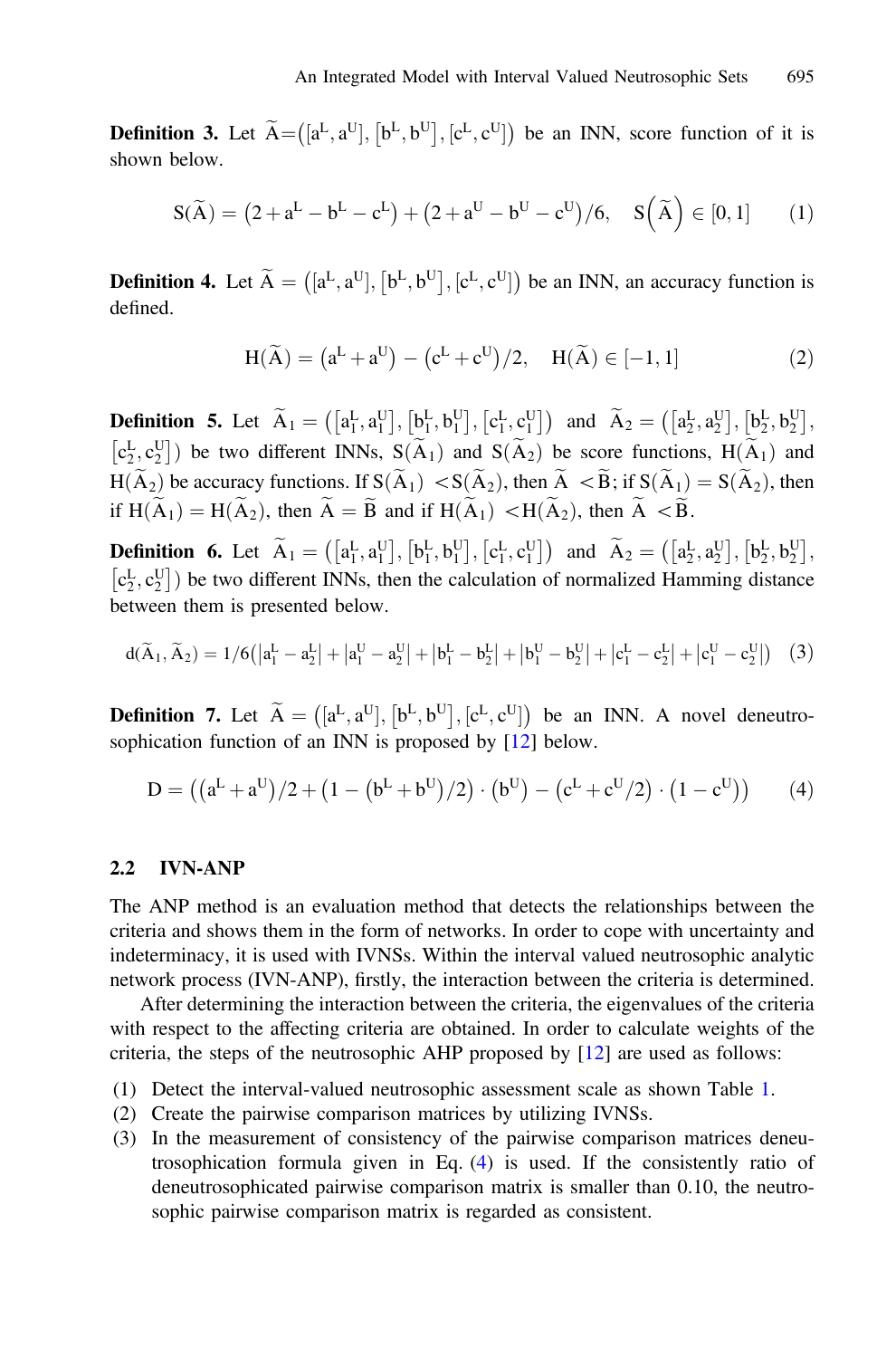| Linguistic term                      | $T_{\rm L}$ | $T_{\rm U}$ | $\rm I_{I}$ . | $I_U$    | $F_L$    | F <sub>U</sub> |
|--------------------------------------|-------------|-------------|---------------|----------|----------|----------------|
| Equal Importance (EqI)               | 0.5         | 0.5         | 0.5           | 0.5      | 0.5      | 0.5            |
| Weakly more importance (WEI)         | 0.5         | 0.6         | 0.35          | 0.45     | 0.4      | 0.5            |
| Moderate importance (MI)             | 0.55        | 0.65        | 0.3           | 0.4      | 0.35     | 0.45           |
| Moderately more importance (MMI)     | 0.6         | 0.7         | 0.25          | 0.35     | 0.3      | 0.4            |
| Strong importance (SI)               | 0.65        | 0.75        | 0.2           | 0.3      | 0.25     | 0.35           |
| Strongly more importance (SMI)       | 0.7         | 0.8         | 0.15          | 0.25     | 0.2      | 0.3            |
| Very strong importance (VSI)         | 0.75        | 0.85        | 0.1           | 0.2      | 0.15     | 0.25           |
| Very strongly more importance (VSMI) | 0.8         | 0.9         | 0.05          | 0.1      | 0.1      | 0.2            |
| Extreme importance (ExI)             | 0.9         | 0.95        | 0             | 0.05     | 0.05     | 0.15           |
| Extremely high importance (EHI)      | 0.95        | 1           | $\Omega$      | $\Omega$ | $\Omega$ | 0.1            |
| Absolutely more importance (AMI)     | 1           | 1           | 0             | $\Omega$ | $\theta$ | $\Omega$       |

Table 1. Linguistic terms and neutrosophicated importance weights.

- (4) Compute the weights of criteria by using the interval-valued neutrosophic assessment scale in Table [1](#page-6-0) proposed by [12].
	- Firstly, the values in each column are summed
	- Secondly, upper value for each parameter is opted and each term is divided by its corresponding factor. Therefore, normalized values are obtained.
	- Lastly, the criteria weights are computed by averaging the elements in the normalized rows. Then, deneutrosophication formula given in Eq. ([4\)](#page-5-0) is implemented to achieve the crisp value of criteria weights.

The obtained eigenvalues are used in the unweighted super matrix and sequentially weighted and limit super matrixes are constructed by obeying the similar steps as in the usual ANP [13]. Finally, the importance weights of the criteria are determined.

## 2.3 IVN-TODIM

TODIM method is one of MCDM methods based on prospect theory. The steps of IVN-TODIM are shown as follows [11]:

- 1. Determine the interval neutrosophic matrix  $\widetilde{R} = (\widetilde{r}_{ij})_{m \times n}$ ,  $\widetilde{r}_{ij}$  is an INN.
- 2. Compute the relative weight of  $w_{ir}$  by using the Eq. [\(5](#page-6-0)).  $w_r = max\{w_i | j = 1\}$  $1, 2, ..., n$ } and  $0 \leq w_{ir} \leq 1$ .

$$
w_{jr} = w_j / w_r \tag{5}
$$

3. Compute the dominance degree  $\phi_i(X_k, X_l)$  of  $X_k$  over each  $X_l$  under w<sub>jr</sub> using Eq.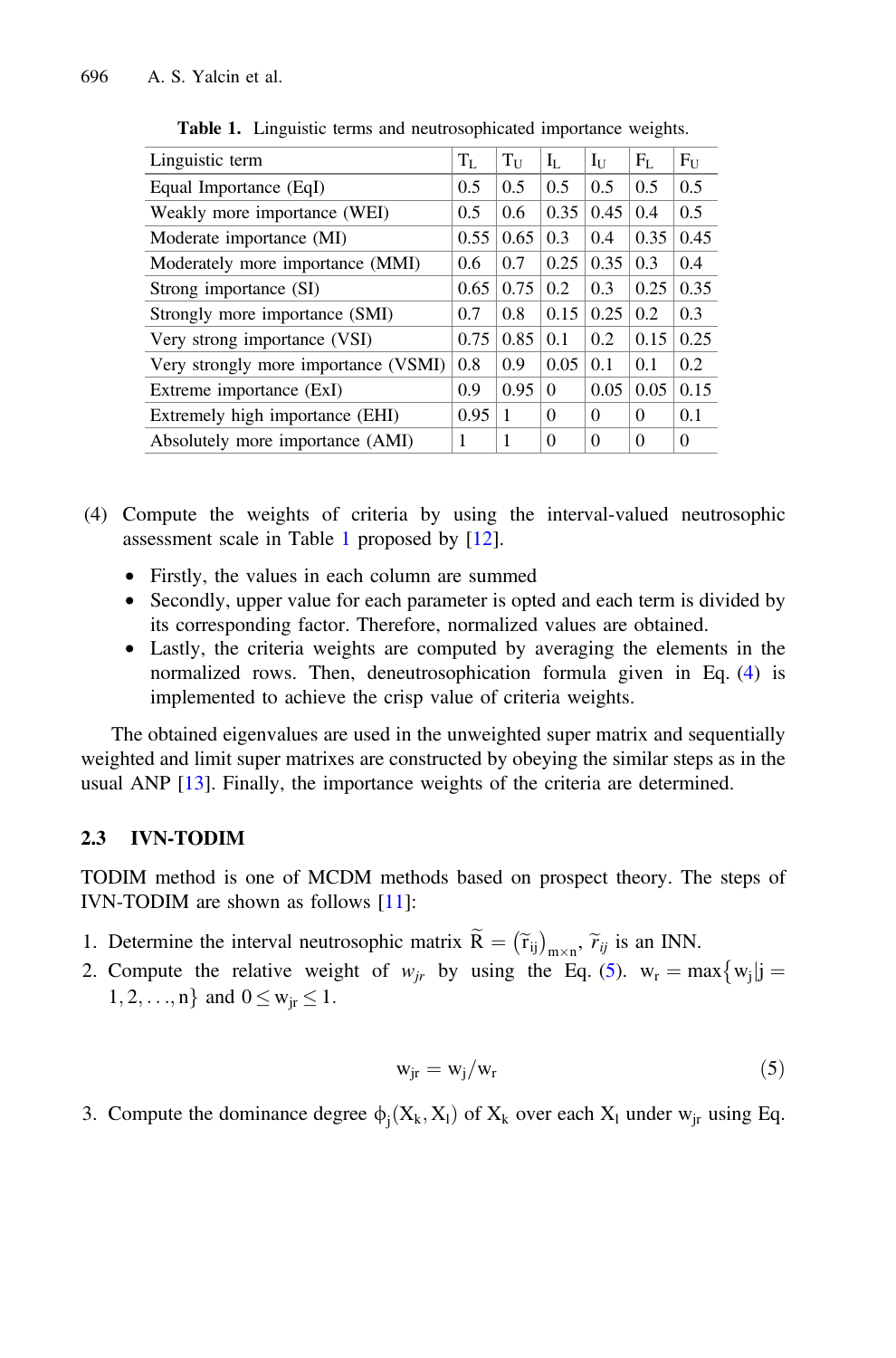<span id="page-4-0"></span>
$$
\varphi_j(X_i,X_t)=\left\{\begin{matrix} \sqrt{\frac{W_{ji}d\left(\tilde{r}_{ij},\tilde{r}_{ij}\right)}{\sum_{j=1}^n W_{jr}}}, & \text{if } \tilde{r}_{ij}>\tilde{r}_{ij}\\ 0, & \text{if } \tilde{r}_{ij}=\tilde{r}_{ti}\\ -\frac{1}{\theta}\sqrt{\left(\sum_{j=1}^n w_{jr}\right)\! d\!\left(\tilde{r}_{ij},\tilde{r}_{tj}\right)\! /w_{jr}}, & \text{if } \tilde{r}_{ij}<\tilde{r}_{ti} \end{matrix}\right. \tag{6}
$$

4. Compute the overall dominance degree  $\delta(X_k, X_l)$  of  $X_k$  over each candidate  $X_l$  by utilizing Eq. ([7\)](#page-7-0).

$$
\delta(X_i, X_t) = \sum_{j=1}^n \phi_j(X_i, X_t), \ (i, t = 1, 2, \dots m)
$$
 (7)

5. Calculate the final value  $\delta(X_i)$  of each candidate  $X_t$  by using Eq. ([8\)](#page-7-0).

$$
\delta(X_i) = \frac{\sum_{t=1}^{m} \delta(X_i, X_l) - \min\left\{\sum_{t=1}^{m} \delta(X_k, X_l)\right\}}{\max\left\{\sum_{t=1}^{m} \delta(X_k, X_l)\right\} - \min\left\{\sum_{t=1}^{m} \delta(X_k, X_l)\right\}}\tag{8}
$$

6. Detect the ranking of the candidates taking into account the values of  $\delta(X_i)$ .

## 3 Application

A company manufacturing filters desires to select a supplier considering sustainable and lean factors. The suppliers are called as A1, A2, A3, A4 and A5. A detailed literature review on the selection criteria of lean and sustainable suppliers and the suggestions of the experts and academic scientists, the relevant criteria were detected. Frequent delivery capacity  $(C1)$ , timely delivery capacity  $(C2)$ , product quality  $(C3)$ , information systems compatibility (C4), energy consumption (C5), material recycling (C6), worker health and safety (C7) and price (C8).

#### 3.1 IVN-ANP for Calculating the Weights of the Criteria

After determining the related criteria, the interactions between the criteria are detected by the DMs. Considering the network relation model, it is seen that criterion 1 affects the criteria 2, 5 and 8 and affected by the criterion 2. Similarly, the relations between the other criteria are represented in the network model as shown in Fig. [1.](#page-8-0)

Considering the interactions between the criteria, the pairwise comparisons are constructed as indicated in Table [2.](#page-8-0)

After utilizing the required operations of neutrosophic AHP, the weights with respect to the affecting criterion are obtained as shown in Table [3.](#page-8-0)

Afterwards, the unweighted, weighted and limit super matrices are obtained. Due to the limitation of space, all the matrices are not provided. However, the criteria importance weights extracted from the limit super matrix are provided in Table [4](#page-8-0).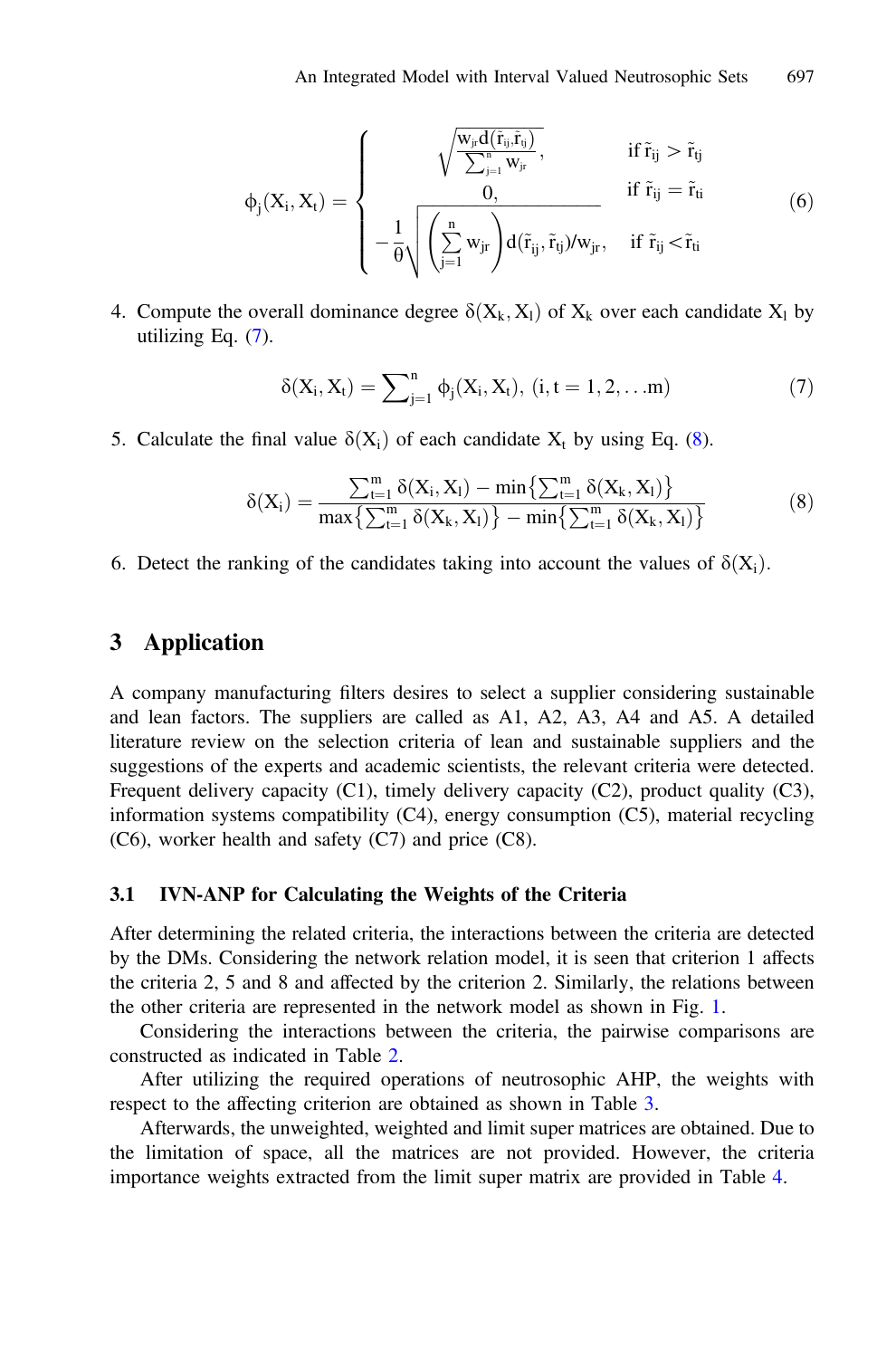<span id="page-5-0"></span>

Fig. 1. Network relation model of the criteria.

|  | Table 2. The pairwise comparisons of the criteria with respect to each criterion. |  |  |  |  |
|--|-----------------------------------------------------------------------------------|--|--|--|--|
|  |                                                                                   |  |  |  |  |

| With respect to $C1$ $C2$ |            | C <sub>5</sub> | C8        | With respect to $C2   C1$    |               | C8         |
|---------------------------|------------|----------------|-----------|------------------------------|---------------|------------|
| C <sub>2</sub>            | EqI        | <b>SMI</b>     | SI        | C1                           | EqI           | <b>MMI</b> |
| C <sub>5</sub>            | inv SMI    | EqI            | inv WEI   | $\overline{C8}$              | inv MMI   EqI |            |
| C8                        | inv SI     | WEI            | EqI       |                              |               |            |
| $\cdots$                  | $\ddotsc$  | $\cdots$       | $\ddotsc$ | $\cdot$                      | $\cdots$      | $\cdots$   |
| With respect to $C7/C3$   |            | C <sub>5</sub> | C8        | With respect to $C8 \mid C3$ |               | C4         |
| C <sub>3</sub>            | EqI        | inv MMI SMI    |           | C <sub>3</sub>               | EqI           | MI         |
| C <sub>5</sub>            | <b>MMI</b> | EqI            | ExI       | C <sub>4</sub>               | inv MI        | EqI        |
| C8                        | inv SMI    | inv ExI        | EqI       |                              |               |            |

Table 3. The pairwise comparisons of the criteria with respect to each criterion.

| With respect to $C1$ $C2$ |          | $\overline{C5}$ | C8       | With respect to $C2$   C1         |                    | C <sub>8</sub> |
|---------------------------|----------|-----------------|----------|-----------------------------------|--------------------|----------------|
| Weights                   |          |                 |          | $0.461$   0.246   0.293   Weights | $0.575 \mid 0.425$ |                |
| $\cdots$                  | $\cdots$ | $\cdots$        | $\cdots$ | $\ddotsc$                         | $\cdots$           | $\cdots$       |
| With respect to $C7/C3$   |          | C5              | C8       | With respect to $C8$   $C3$       |                    | C4             |
| Weights                   |          |                 |          | $0.372$   0.497   0.131   Weights | $0.550 \mid 0.450$ |                |

Table 4. The criteria importance weights.

| Criteria                                                                     | Cr1 Cr2 Cr3 Cr4 Cr5 Cr6 Cr7 Cr8 |  |  |  |  |
|------------------------------------------------------------------------------|---------------------------------|--|--|--|--|
| Importance weight $(0.047)(0.082)(0.247)(0.110)(0.066)(0.162)(0.041)(0.244)$ |                                 |  |  |  |  |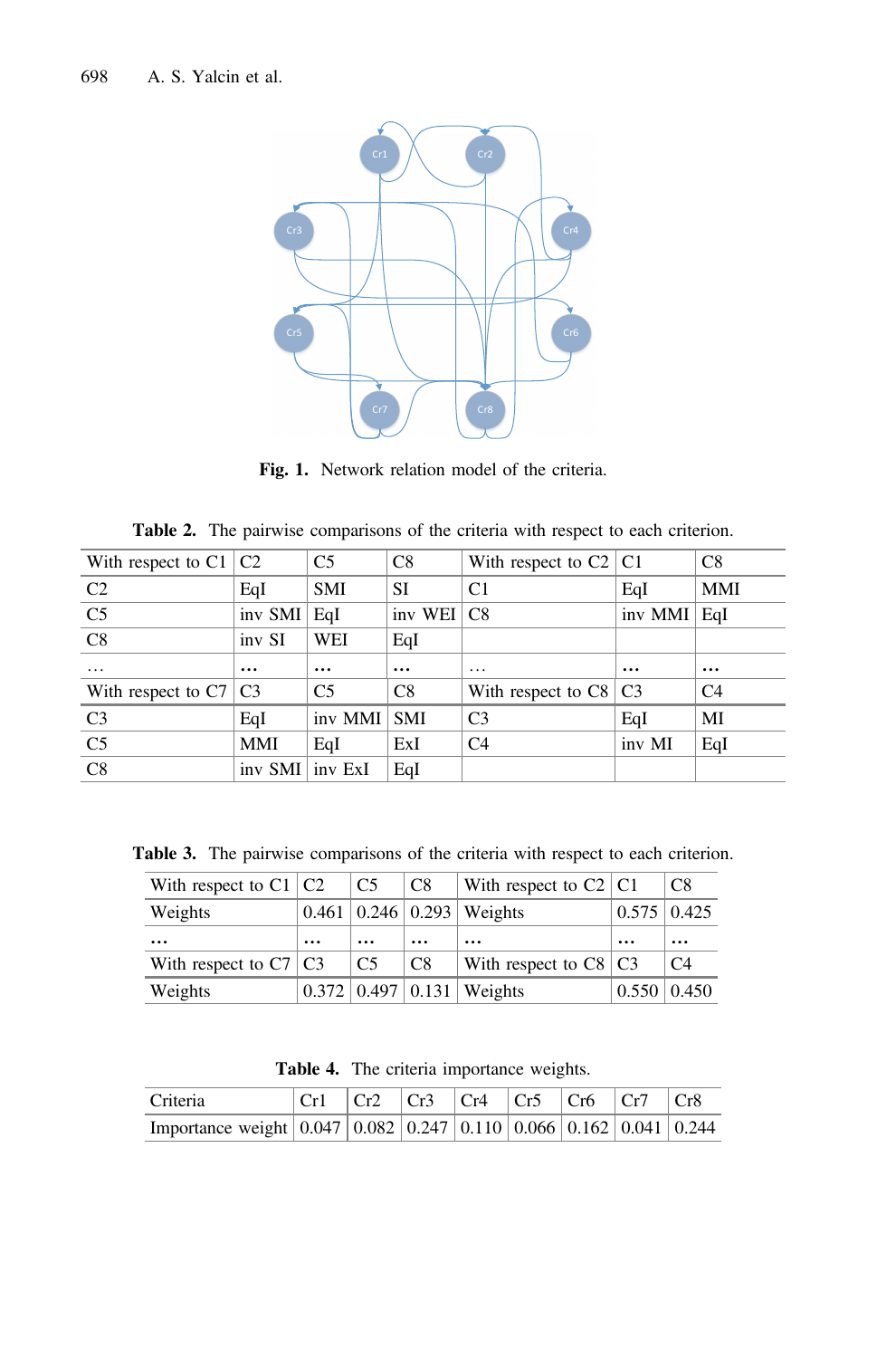### <span id="page-6-0"></span>3.2 Ranking Suppliers with IVN-TODIM

Five possible candidates (A1, A2, A3, A4, A5) are assessed by employing IVNSs under eight criteria (whose weights are 0.0474, 0.0824, 0.2469, 0.1199, 0.0659, 0.1617, 0.0413, 0.2443). They are rated with respect to the criteria in Table 5.

| C <sub>1</sub> |  |  |  |  | C <sub>2</sub> |  |                                                                                                                              |  |  |  |     |
|----------------|--|--|--|--|----------------|--|------------------------------------------------------------------------------------------------------------------------------|--|--|--|-----|
| TI             |  |  |  |  |                |  | $Tu$   $II$   $Iu$   $FI$   $Fu$   $TI$   $Tu$   $II$   $Iu$   $FI$                                                          |  |  |  | Fu  |
|                |  |  |  |  |                |  | A1   0.4   0.5   0.1   0.2   0.6   0.7   0.7   0.8   0.4   0.5   0.3   0.4                                                   |  |  |  |     |
|                |  |  |  |  |                |  | A2   0.3   0.4   0.5   0.6   0.1   0.2   0.8   0.9   0.5   0.6   0.4   0.5                                                   |  |  |  |     |
|                |  |  |  |  |                |  | A3   0.3   0.4   0.5   0.6   0.6   0.7   0.6   0.7   0.5   0.6   0.3   0.4                                                   |  |  |  |     |
|                |  |  |  |  |                |  | A4 $\vert 0.8 \vert 0.9 \vert 0.2 \vert 0.3 \vert 0.6 \vert 0.7 \vert 0.5 \vert 0.6 \vert 0.4 \vert 0.5 \vert 0.4 \vert 0.5$ |  |  |  |     |
|                |  |  |  |  |                |  | A5   0.5   0.6   0.5   0.6   0.6   0.7   0.8   0.9   0.6   0.7   0.8                                                         |  |  |  | 0.9 |
|                |  |  |  |  |                |  |                                                                                                                              |  |  |  |     |

Table 5. Ratings of alternatives with respect to the criteria.

Initially, since  $w_3$  is the highest value amongs criteria it is determined as the reference criterion. We can compute relative weights of the criteria by using Eq. (5) as  $w_{1r} = 0.192$ ,  $w_{2r} = 0.334$ ,  $w_{3r} = 1.00$ ,  $w_{4r} = 0.445$ ,  $w_{5r} = 0.267$ ,  $w_{6r} = 0.655$ ,  $w_{7r} = 0.168$  and  $w_{8r} = 0.989$ . Let  $\theta = 2.5$ , dominance degree matrices of the criteria are determined by Eq. (6) as shown in Table 6. In this step, score function in Eq. ([1\)](#page-5-0), accuracy function in Eq. ([2\)](#page-5-0), distance measure in Eq. ([3\)](#page-5-0) and Definition  $5$ are used.

|                | $\phi_1$       |                |          |          |          | $\phi$  |                 |                 |   |          |               |
|----------------|----------------|----------------|----------|----------|----------|---------|-----------------|-----------------|---|----------|---------------|
|                | A <sub>1</sub> | A <sub>2</sub> |          | A3 A4 A5 |          |         | A1              | A <sub>2</sub>  |   | A3 A4 A5 |               |
| A1             | $\Omega$       | $-1.061$       |          |          | 0.089    | A1      | 10              | 0.091           |   |          | $\vert 0.148$ |
| A2             | 0.126          | $\Omega$       | $\cdots$ |          | 0.105    | A2      | $ -0.44$        | $\vert 0 \vert$ | . |          | 0.117         |
| A <sub>3</sub> | $-0.751$       | $-0.751$       |          | $\cdots$ | $-0.472$ |         | $A3$   $-0.358$ | $-0.44$         |   |          | 0.148         |
| A4             | 0.089          | 0.143          | $\cdots$ | $\cdot$  | 0.097    | A4      | $ -0.44$        | $-0.508$        |   |          | 0.157         |
| A5             | $-0.751$       | $-0.887$       |          |          | $\theta$ | A5      | $-0.718$        | $-0.568$        |   |          | $\bf{0}$      |
| $\cdots$       | .              | $\cdots$       | $\cdot$  | .        | .        | $\cdot$ | .               | .               | . |          | .             |

Table 6. Dominance degree matrices of alternatives with respect to each criterion.

The overall dominance degree  $\delta(A_i, A_t)$  of alternative  $A_i$  over each alternative  $A_t$ can be calculated by using Eq. ([7\)](#page-7-0). The results are demonstrated in Table 7. Lastly, we obtained the overall value using Eq. ([8\)](#page-7-0). Then, the best one is A4 followed by A1, A3, A2, and A5 considering the values obtained in the last step of IVN-TODIM.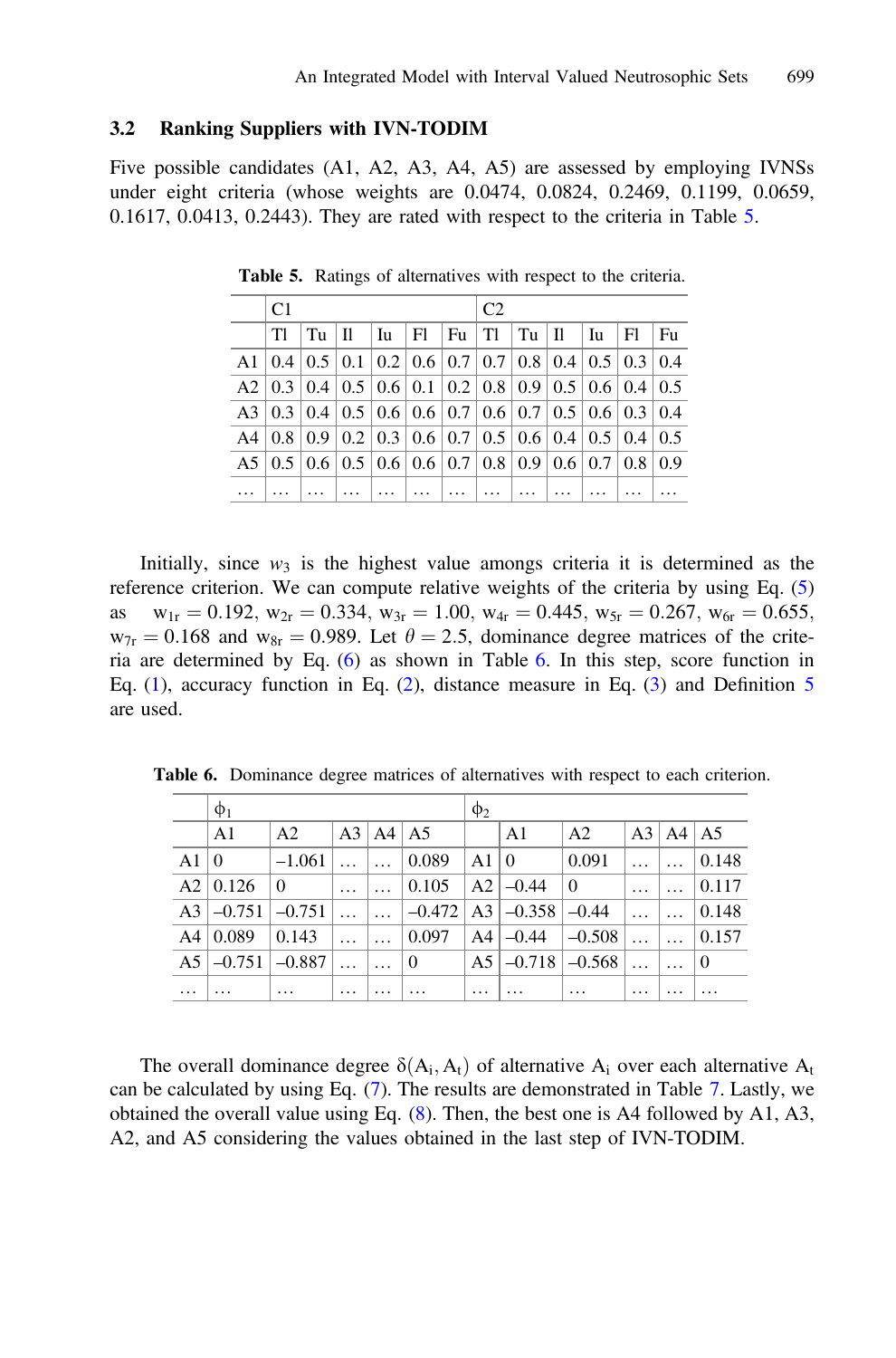|          | $\Delta$ 1 | A <sub>2</sub> | A3                                                                       | $\mathsf{A}4$ | A5 |
|----------|------------|----------------|--------------------------------------------------------------------------|---------------|----|
| A $1 0$  |            |                | $-1.075$ $-0.793$ $-2.508$ $-0.348$                                      |               |    |
| $\cdots$ |            |                |                                                                          |               |    |
|          |            |                | A5 $\vert$ -2.953 $\vert$ -2.032 $\vert$ -1.647 $\vert$ -3.563 $\vert$ 0 |               |    |

<span id="page-7-0"></span>Table 7. Overall dominance degree matrices of alternatives.

# 4 Conclusion

Supplier selection problem is a MCDM problem because of involving conflicting qualitative and quantitative criteria. However, MCDM problems have ambiguity and indeterminacy because of human judgments and subjectivity. Therefore, IVNSs are preferred in a number of researches to deal with the uncertainty and indeterminacy of evaluations. This paper proposes an integrated model for lean and sustainable supplier selection. IVN-ANP is regarded as a suitable method to weight the criteria because of its flexibility. Initially, IVN-ANP is applied to determine the criteria weights. Afterwards, IVN-TODIM is applied to rank the alternative suppliers. Eventually, an application is presented for the validation and detailed analysis of the proposed method. In further studies, Neutrosophic DEMATEL can be used to show the relationship between criteria and to eliminate the non-effective ones.

# **References**

- 1. Büyüközkan, G., Çifçi, G.: A novel fuzzy multi-criteria decision framework for sustainable supplier selection with incomplete information. Comput. Ind. 62, 164–174 (2011)
- 2. Tautenhain, C.P.S., Barbosa-Povoa, A.P., Nascimento, M.C.V.: A multi-objective matheuristic for designing and planning sustainable supply chains. Comput. Ind. Eng. (2018)
- 3. Shi, H., Quan, M.-Y., Liu, H.-C., Duan, C.-Y.: A novel integrated approach for green supplier selection with interval-valued intuitionistic uncertain linguistic information: a case study in the agri-food industry. Sustainability 10, 1–18 (2018)
- 4. Amindoust, A., Ahmed, S., Saghafinia, A., Bahreininejad, A.: Sustainable supplier selection: a ranking model based on fuzzy inference system. Appl. Soft Comput. 12, 1668–1677 (2012)
- 5. Büyüközkan, G.: An integrated fuzzy MCDM approach for green supplier evaluation. Int. J. Prod. Res. 50(11), 2892–2909 (2012)
- 6. Birgün Barla, S.: A case study of supplier selection for lean supply by using a mathematical model. Logistics Inf. Manage. 16(6), 451–459 (2003)
- 7. Bortolini, M., Ferrari, E., Galizia, F.G., Mora, C.: A reference framework integrating lean and green principles within supply chain management. World Acad. Sci. Eng. Technol. Int. J. Soc. Behav. Educ. Econ. Bus. Ind. Eng. 10(3), 844–849 (2016)
- 8. Dutta, B., Guha, D.: Preference programming approach for solving intuitionistic fuzzy AHP. Int. J. Comput. Intell. Syst. 8(5), 977–991 (2015)
- 9. Abdel-Basset, M., Manogaran, G., Mohamed, M., Chilamkurti, N.: Three-way decisions based on neutrosophic sets and AHP-QFD framework for supplier selection problem. Future Gener. Comput. Syst. 89, 19–30 (2018)